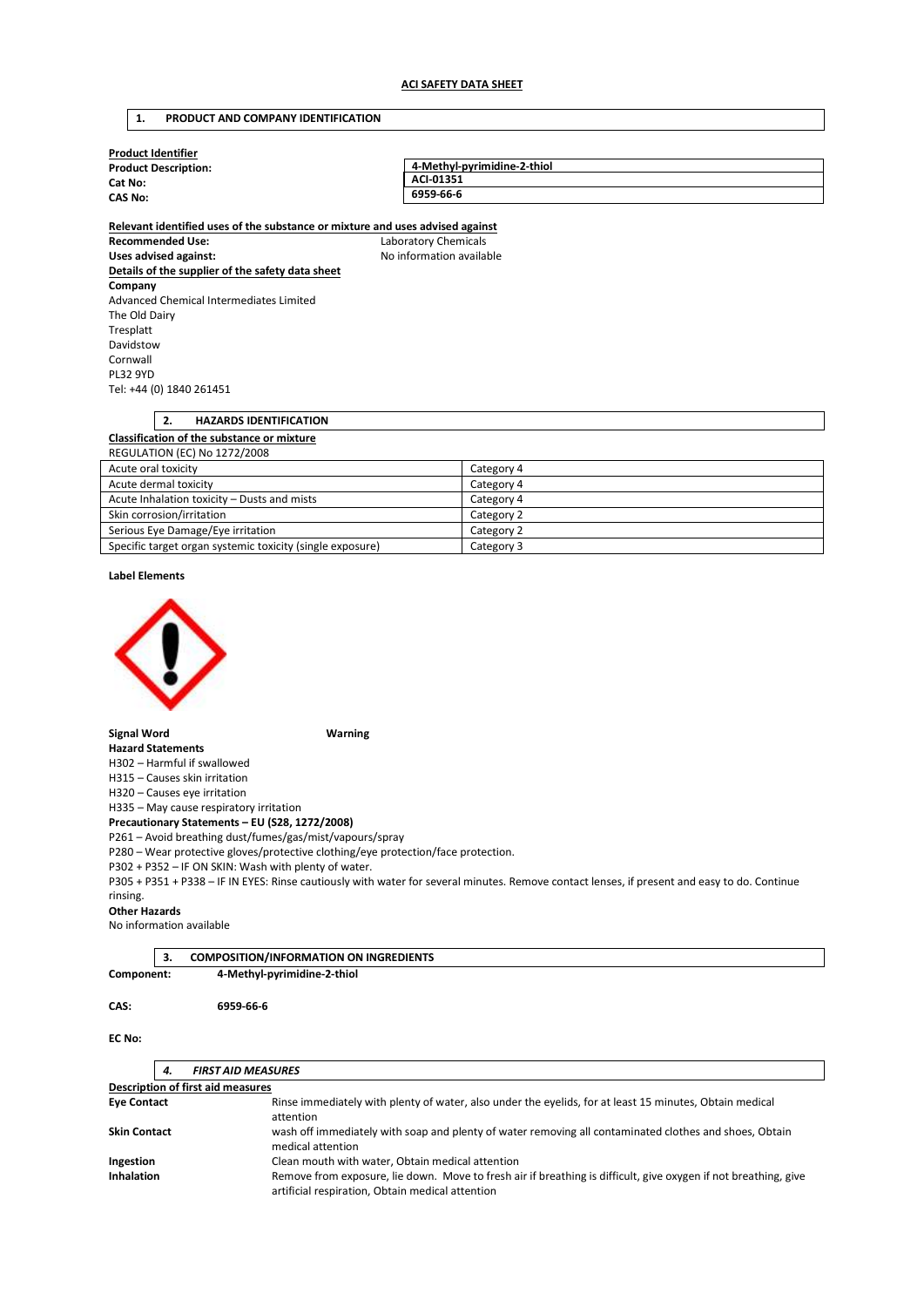# **5. FIRE-FIGHTING MEASURES**

## **Extinguishing media**

**Suitable Extinguishing Media** 

Water spray Carbon dioxide (CO2) Dry chemical foam

**Extinguishing media which must not be used for safety reasons** 

No information available

**Special hazards arising from the substance or mixture** 

Thermal decomposition can lead to release of irritating gases and vapours

# **Advice for fire-fighters**

As in any fire, wear self-contained breathing apparatus pressure-demand, MSHA/NIOSH (approved or equivalent) and full protective gear.

| <b>ACCIDENTAL RELEASE MEASURES</b><br>6.                                      |                                                                                                                                             |
|-------------------------------------------------------------------------------|---------------------------------------------------------------------------------------------------------------------------------------------|
| Personal precautions, protective equipment and emergency procedures           |                                                                                                                                             |
| Ensure adequate ventilation                                                   |                                                                                                                                             |
| <b>Environmental precautions</b>                                              |                                                                                                                                             |
| Prevent further leakage or spillage if safe to do so                          |                                                                                                                                             |
| Methods and material for containment and cleaning up                          |                                                                                                                                             |
|                                                                               | Sweep up or spillage and collect in suitable container for disposal. Use suitable absorbent if required. Do not let this chemical enter the |
| environment                                                                   |                                                                                                                                             |
|                                                                               |                                                                                                                                             |
| <b>HANDLING AND STORAGE</b><br>7.                                             |                                                                                                                                             |
| <b>Precautions for Safe Handling</b>                                          |                                                                                                                                             |
|                                                                               | Avoid contact with skin and eyes. Do not breath dust. Do not breath vapours or spray mist. Do not ingest                                    |
| <b>Conditions for Safe Storage, including any incompatibilities</b>           |                                                                                                                                             |
| Keep in a dry, cool and well-ventilated place. Keep container tightly closed. |                                                                                                                                             |
| <b>EXPOSURE CONTROLS/PERSONAL PROTECTION</b><br>8.                            |                                                                                                                                             |
| <b>Control Parameters</b>                                                     |                                                                                                                                             |
| <b>Exposure limits</b>                                                        | Not applicable                                                                                                                              |
| Derived No Effect Level (DNEL)                                                | No information available                                                                                                                    |
| <b>Predicted No Effect Concentration</b>                                      | No information available                                                                                                                    |
| (PNEC)                                                                        |                                                                                                                                             |
|                                                                               |                                                                                                                                             |
| <b>Exposure Controls</b>                                                      |                                                                                                                                             |
| <b>Engineering Measures</b>                                                   | Ensure adequate ventilation, especially in confined areas. Ensure that eyewash stations                                                     |
|                                                                               | and safety showers are close to workstation location.                                                                                       |
| <b>Personal Protective Equipment</b>                                          |                                                                                                                                             |
| Eye protection<br>1.                                                          | Goggles                                                                                                                                     |
| <b>Hand protection</b><br>2.                                                  | Protective gloves                                                                                                                           |
| Skin and body protection<br>3.                                                | Wear appropriate protective gloves and clothing to prevent skin exposure                                                                    |
| <b>Respiratory protection</b><br>4.                                           | Follow the OSHA respirator regulations found in 29 CFR 1910.134 OR European Standard                                                        |
|                                                                               | EN 149. Use a NIOSH/MSHA or European Standard EN 149 approved respirator                                                                    |
|                                                                               | if exposure limits are exceeded or if irritation or other symptoms are experienced.                                                         |
| <b>Hygiene Measures</b>                                                       | Handle in accordance with good industrial hygiene practice                                                                                  |
| <b>Environmental Exposure Controls</b>                                        | No information available                                                                                                                    |
|                                                                               |                                                                                                                                             |

## **9. PHYSICAL AND CHEMICAL PROPERTIES**

| <b>Physical State</b>      | Solid   |
|----------------------------|---------|
| Appearance                 | Beige   |
| <b>Boiling Point/Range</b> |         |
| <b>Melting Point/Range</b> |         |
| <b>Flash Point</b>         |         |
|                            |         |
| <b>Molecular Formula</b>   | C5H6N2S |
| <b>Molecular Weight</b>    | 126.18  |
|                            |         |

# **10. STABILITY AND REACTIVITY**

**Reactivity Chemical Stability**  Stable under normal conditions **Possibility of Hazardous Reactions**  Hazardous Polymerization and the Society of the No information available<br>Hazardous Reactions available No information available No information available **Conditions to Avoid**  Incompatible products. Heat. **Incompatible Materials**  Acids, bases, strong oxidizing agents, strong reducing agents, **Hazardous Decomposition Products**  In combustion emits toxic fumes.